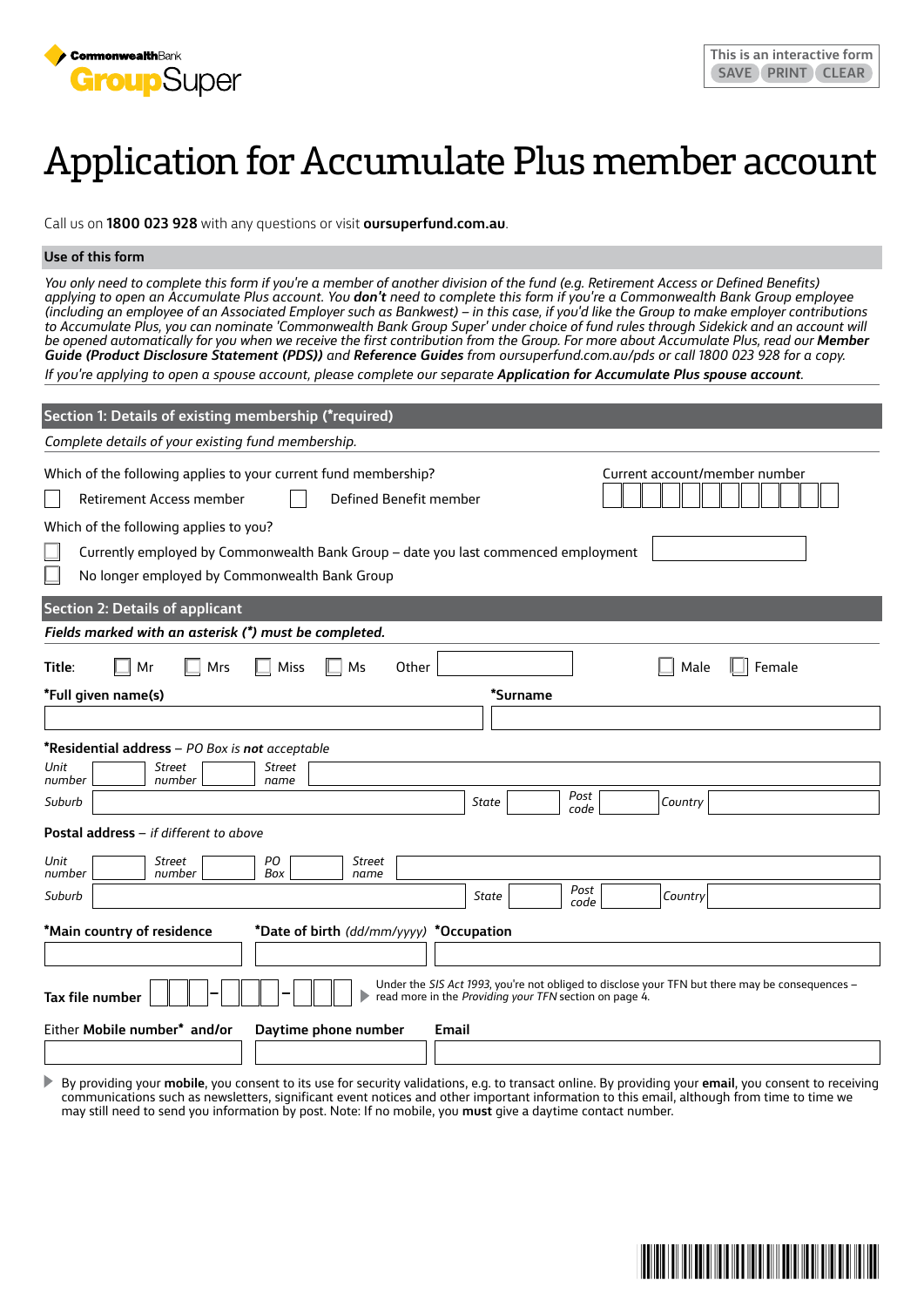#### **Section 3. Contribution to open account**

*Applications must be accompanied by a minimum opening amount of \$100 as a member contribution. To be eligible to make a personal contribution, you must be under age 67. If you're aged 67 to 74, you can make a member contribution providing you meet contribution work test rules, in which case you should also complete our Contribution work test declaration form (available from oursuperfund.com. au/forms) and provide it with this application. If you choose not to provide your TFN in section 2, we can't accept member contributions (see page 4).* 

*You can't open a member account with a rollover, except where you're transferring super back to Accumulate Plus from a Retirement Access account in our fund. In this case, there's generally at least one NSW bank business day where this money is not invested while the amount is withdrawn from Retirement Access and then deposited to Accumulate Plus.*

I'm transferring the following amount from my existing **Retirement Access** account **\$**

I enclose a **cheque** for  $\left| \begin{array}{c} 2 \end{array} \right|$  payable to 'Commonwealth Bank Group Super'.

#### **Section 4. Investment options**

#### **Investment selection**

*You should read the Reference Guide: Investments before making any investment selection. Your selected option(s) also applies to all future contributions and/or transfers unless you tell us otherwise. If you don't select an option below, or if your selection doesn't total 100%, the default Balanced (MySuper) investment option applies. We make no representation that this default option is the most appropriate option for you. You can change your investment selection at any time. If you select more than one option, we deduct the monthly administration fee and any insurance premiums from each option in the same proportion as your account balance.*

#### *Choose one or more of the following investment options:*

*Important: Each option has a different level of potential risk and return – please consider your personal circumstances carefully.*

| Investment option<br>name | Investment option objective                                                                                                                                                           | <b>Risk band</b><br>& label<br>(see box below) | Min. suggested<br>investment<br>timeframe | Percentage of<br>balance |
|---------------------------|---------------------------------------------------------------------------------------------------------------------------------------------------------------------------------------|------------------------------------------------|-------------------------------------------|--------------------------|
| Conservative              | Avg. net return over 10 years of CPI + 1% p.a.                                                                                                                                        | $2$ (Low)                                      | 3 years or more                           | %                        |
| Moderate                  | Avg. net return over 10 years of CPI + 1.5% p.a.                                                                                                                                      | 3 (Low-med)                                    | 3 years or more                           | %                        |
|                           | <b>Balanced (MySuper)</b> Avg. net return over 10 years of CPI + 2.5% p.a.                                                                                                            | 4 (Medium)                                     | 5 years or more                           | %                        |
| Growth                    | Avg. net return over 10 years of CPI + 3% p.a.                                                                                                                                        | 5 (Med-high)                                   | 7 years or more                           | %                        |
| Cash                      | Avg. gross return over 10 years that exceeds<br>Bloomberg AusBond<br>Bank Bill Index                                                                                                  | 1 (Very low)                                   | 1 year or more                            | %                        |
| <b>Fixed Interest</b>     | Avg. gross return over 10 years that exceeds<br>composite benchmark determined by the trustee                                                                                         | $2$ (Low)                                      | 3 years or more                           | %                        |
| <b>Australian Shares</b>  | Avg. gross return over 10 years that exceeds S&P<br>ASX300 index with dividends reinvested                                                                                            | 7 (Very high)                                  | 10 years or more                          | %                        |
|                           | Avg. gross return over 10 years that exceeds MSCI<br><b>International Shares</b> All Countries World ex Australia 25% hedged to<br>Australian dollars index with dividends reinvested | $6$ (High)                                     | 10 years or more                          | %                        |
|                           |                                                                                                                                                                                       |                                                | Total must equal                          | 100%                     |

*We use the Standard Risk Measure (SRM) scale outlined in this table (right) to describe our investment options. The SRM is not a complete assessment of all forms of risk. Negative returns and/or increased volatility of returns may occur more or less frequently than the estimates provided. Read our Reference Guide: Investments for more details.*

| <b>Risk band &amp; label</b> | Estimated number of years with a negative<br>annual return over any 20-year period |
|------------------------------|------------------------------------------------------------------------------------|
| 1 – Very low                 | Less than 0.5 years                                                                |
| 2 – Low                      | 0.5 to less than 1 year                                                            |
| 3 – Low to medium            | 1 to less than 2 years                                                             |
| 4 – Medium                   | 2 to less than 3 years                                                             |
| 5 – Medium to high           | 3 to less than 4 years                                                             |
| 6 – High                     | 4 to less than 6 years                                                             |
| 7 – Very high                | 6 or more years                                                                    |

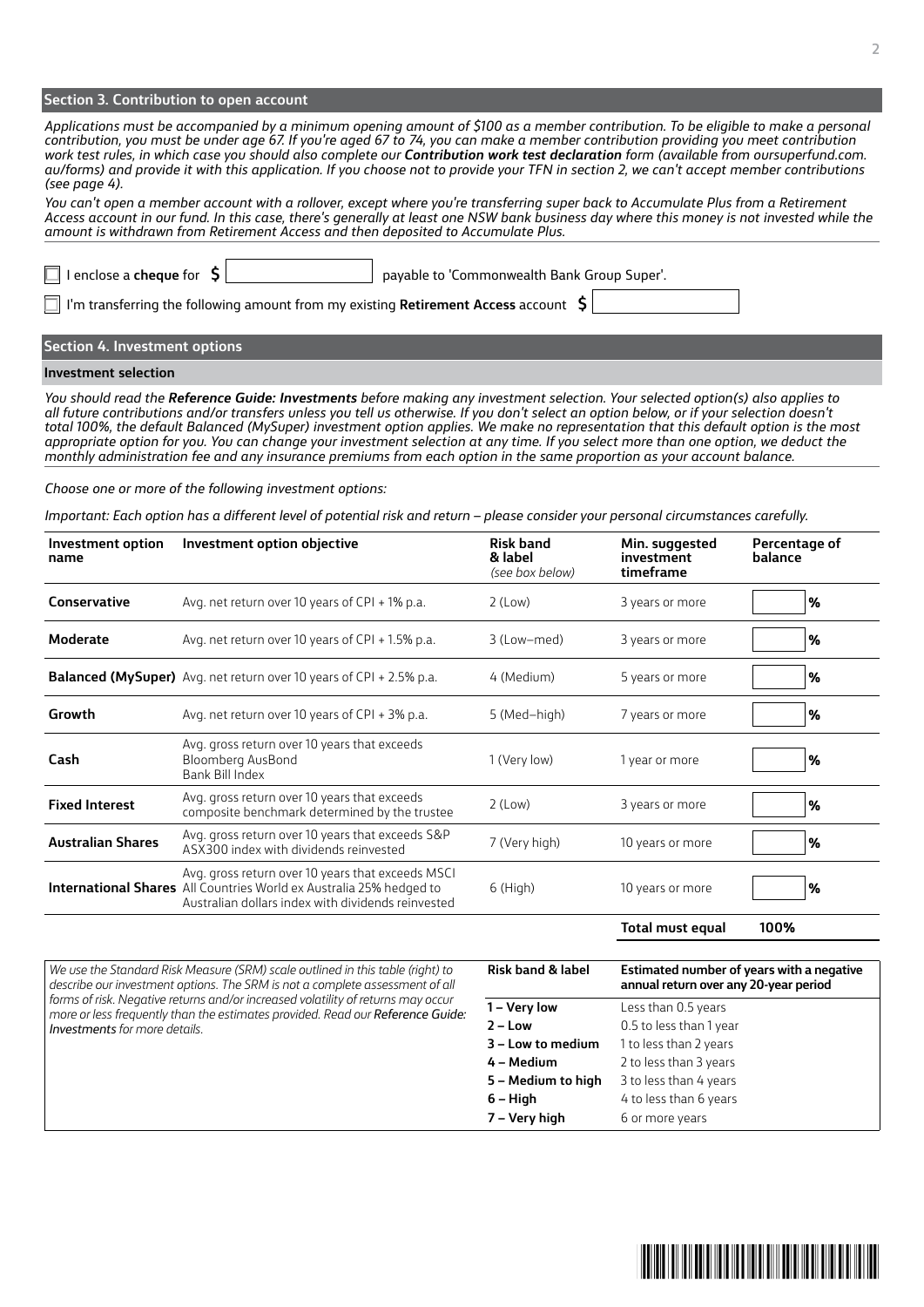#### **Section 5. Declaration and signature – to be completed by new member applicant**

I hereby apply for membership of Accumulate Plus. I declare and agree that:

- I've read the current *Member Guide (Product Disclosure Statement (PDS)) for Accumulate Plus* to which this application form applies and the material incorporated by reference (*Reference Guides*), together referred to as '*the PDS*' and I've accepted the offer in Australia.
- The information I've given in this application is correct and complete.
- I undertake to provide the fund any requested information relating to my membership and to notify the fund if that information changes.
- I understand that membership of Accumulate Plus is subject to the terms of the fund's trust deed and the insurance policy if applicable. If there are any differences between what's written in the PDS and the trust deed or insurance policy, the trust deed or insurance policy prevails.
- If I'm withdrawing or transferring money from another account in the fund to open this Accumulate Plus account, there will generally be at least one NSW bank business day where this money is not invested.
- By providing an email address I consent to receiving communications, notices, including statements, newsletters and other important information, to my email address, and by providing a mobile number I consent to its use for security validations, and I understand that I can change these contact preferences at any time.
- By providing my tax file number, I give consent to its use and disclosure as set out in *Reference Guide: How super is taxed*.
- I have read and understood the Privacy section of *Reference Guide: General information* and I acknowledge and consent to the use and disclosure of my personal information as detailed in that section.
- I agree with the terms and conditions for transacting with the fund as set out in *Reference Guide: General information* and on the fund's website.
- Any future investments will be invested in line with the last investment selection I have made, or invested into the default option if I've never selected an option or if my selection does not total 100%, unless I instruct you otherwise.
- The fund and/or its related entities will not be liable to me or other persons for any loss suffered (including consequential loss) in circumstances where transactions are delayed, blocked, frozen or where the fund refuses to process a transaction.
- Investments in the fund and its investment options are not investments, deposits or other liabilities of Commonwealth Bank of Australia or its subsidiaries and are subject to investment and other risks, including possible delays in repayment and the loss of income and principal invested.
- Neither the fund nor Commonwealth Bank of Australia or its subsidiaries guarantee the repayment of capital or the performance of options or any particular rate of return from the investment options.
- I understand and consent to my information being collected, disclosed and used in accordance with the fund's privacy policy, which is available by contacting the fund or visiting **oursuperfund.com.au** (under the 'Privacy' link on the homepage).

| Signature of new<br>member applicant | 灬 |      |    |
|--------------------------------------|---|------|----|
| Print name                           |   | Date | mm |

**Return your completed form to Commonwealth Bank Group Super: Mail:** GPO Box 4303, Melbourne VIC 3001

Member interests in Commonwealth Bank Group Super (the fund) (ABN 24 248 426 878) are issued by Commonwealth Bank Officers Superannuation Corporation Pty Limited (the trustee) (ABN 76 074 519 798, AFSL 246418). The target market for this product can be found in the product's Target Market Determination at oursuperfund.com.au/tmd.